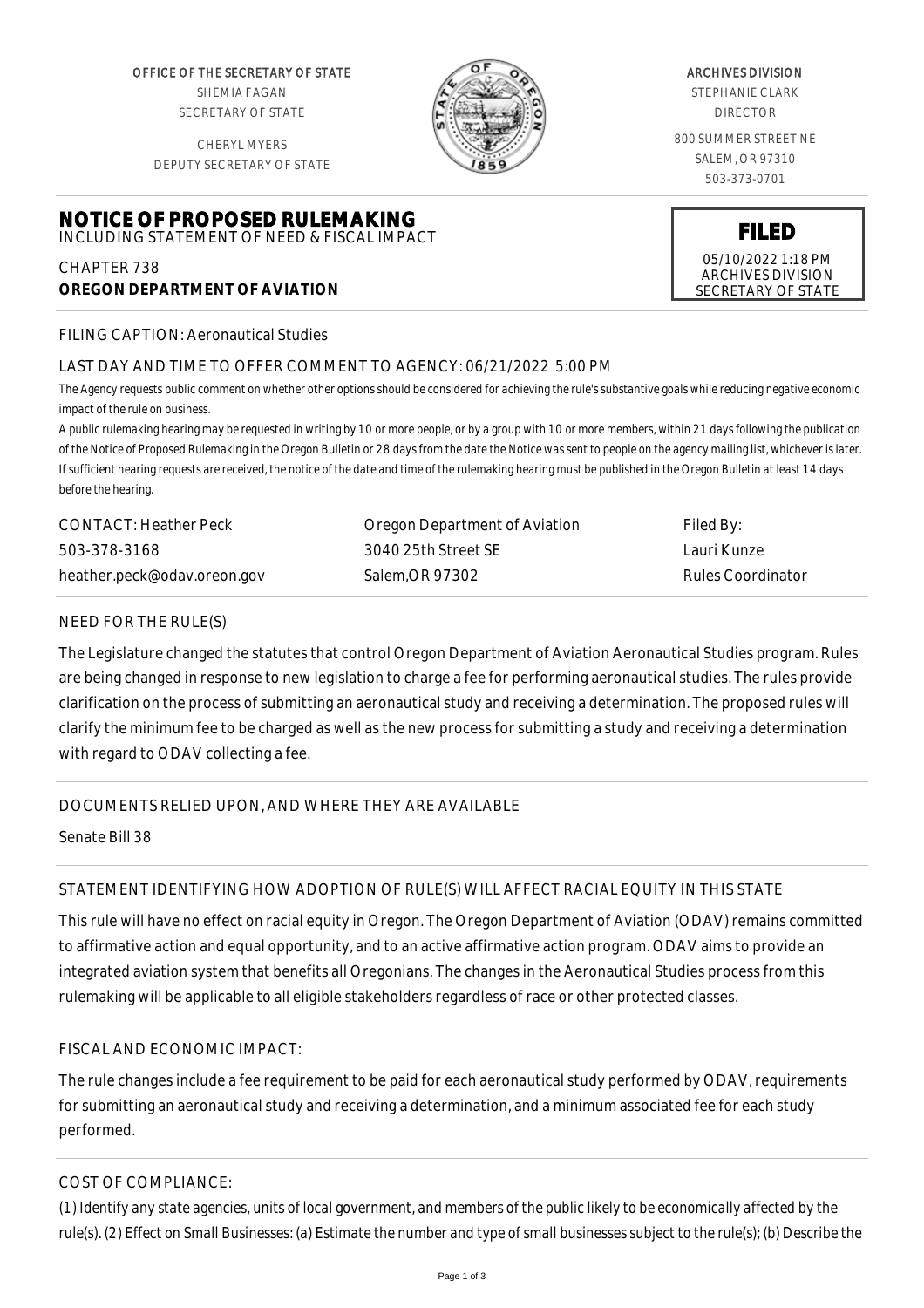*expected reporting, recordkeeping and administrative activities and cost required to comply with the rule(s); (c) Estimate the cost of professional services, equipment supplies, labor and increased administration required to comply with the rule(s).*

(1) OAR 738-080-0160 applies to the sponsor or representative of a construction or alteration that requires notice to ODAV per OAR 738-080-0060.

(2)(a) This rule should not have any negative affect small business. We have no information showing any effect on small business.

(2)(b) Agency will track the number of activities associated with rule, and report on a periodic basis. Costs include FTE associated with analysis, software and hardware usage, and payment processing.

(2)(c) Costs include FTE associated with analysis, software and hardware associated with analysis, and software and administration for payment processing. Agency will track costs and report on a periodic basis.

DESCRIBE HOW SMALL BUSINESSES WERE INVOLVED IN THE DEVELOPMENT OF THESE RULE(S):

ODAV established a Rule Advisory Committee, which included private industry representatives to evaluate the rule changes.

WAS AN ADMINISTRATIVE RULE ADVISORY COMMITTEE CONSULTED? YES

RULES PROPOSED: 738-070-0150, 738-070-0160

AMEND: 738-070-0150

RULE SUMMARY: OAR-738-070-0150 is amended to add "or representative" under section (1) to clarify who may request an aeronautical study from ODAV.

CHANGES TO RULE:

738-070-0150 Initiation of Studies ¶

An aeronautical study is conducted by the Department:¶ (1) Upon the request of the sponsor or representative of any construction or alteration, unless that construction or alteration would be located within an antenna farm area as discussed in OAR 738-070-0190 and 738-070- 0200; or¶ (2) Whenever the Department determines it appropriate. Statutory/Other Authority: ORS-184, 835, 836 Statutes/Other Implemented: ORS 836.530